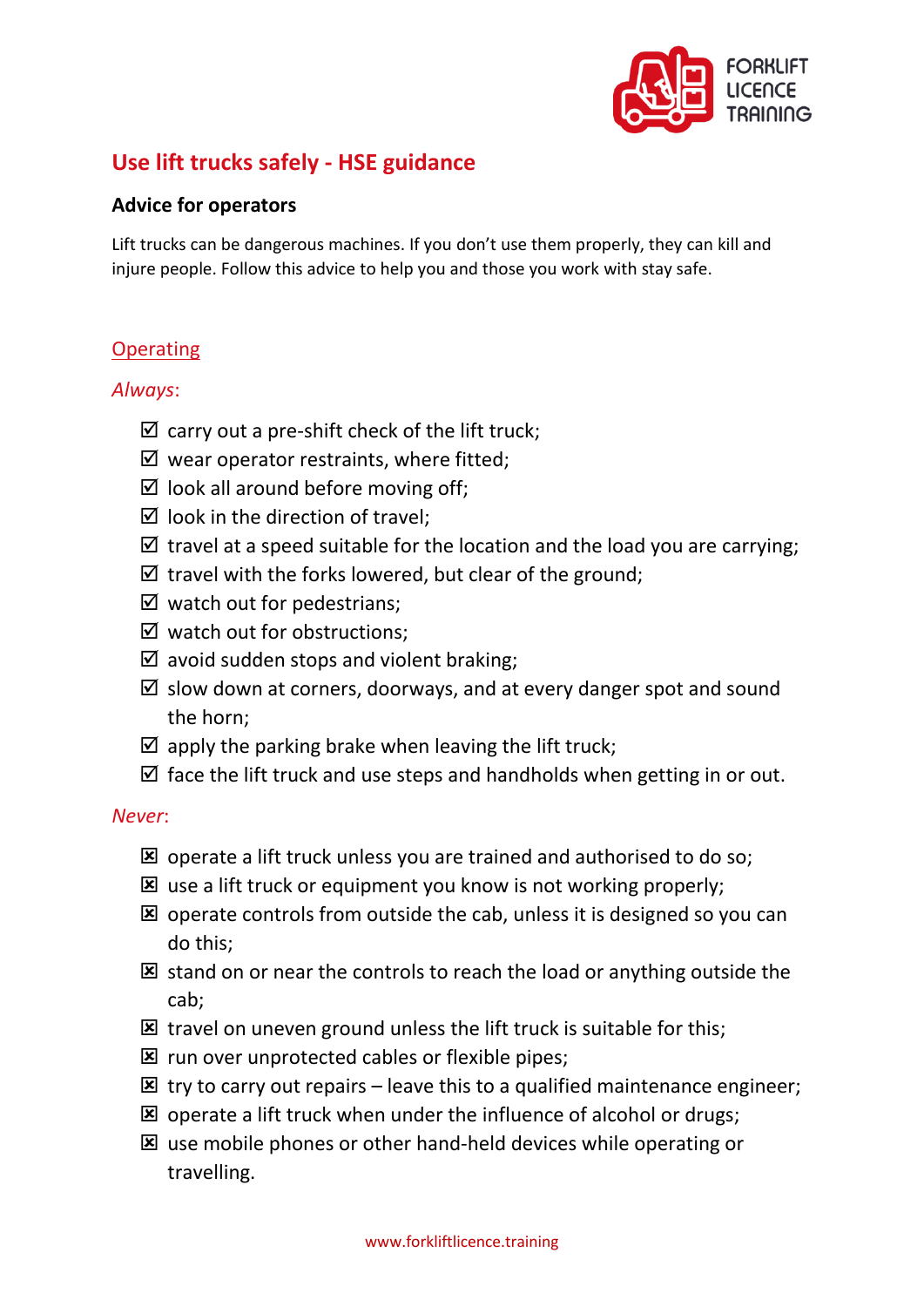### Loads

*Always*:

- $\boxtimes$  observe floor loading limits find out the weight of the laden lift truck;
- $\boxtimes$  ensure there is adequate clearance for the lift truck and load, including overhead;
- $\boxtimes$  lower loads at a safe speed;
- $\boxtimes$  use suitable attachments for lifting unusual or wide loads and follow the manufacturer's instructions;
- $\boxtimes$  ensure you are properly trained, competent and authorised to operate the lift truck with the attachment being used.

# *Never*:

- $\boxtimes$  lift loads greater than the capacity of the lift truck;
- $\boxtimes$  move a load that appears unsuitable or unstable (including on a damaged pallet);
- $\boxtimes$  travel with a bulky load which blocks your view;
- $\boxtimes$  travel with a raised load, unless the lift truck is designed for this;
- **E** use an attachment unless a competent person, an authorised dealer or manufacturer has de-rated the lift truck (reduced the actual capacity).

# Slopes

# *Always*:

- $\boxtimes$  travel slowly when going down slopes;
- $\boxtimes$  when carrying a load, ensure the forks face uphill when travelling up or down slopes;
- $\boxtimes$  without a load, ensure the forks face downhill when travelling up or down slopes;
- $\boxtimes$  adjust the tilt (where fitted) to suit the gradient and raise the forks to clear the ground

### *Never*:

- $\boxtimes$  attempt to turn on or travel across a ramp or a slope;
- $\boxtimes$  leave a lift truck on a gradient except in an emergency, in which case always chock the wheels.